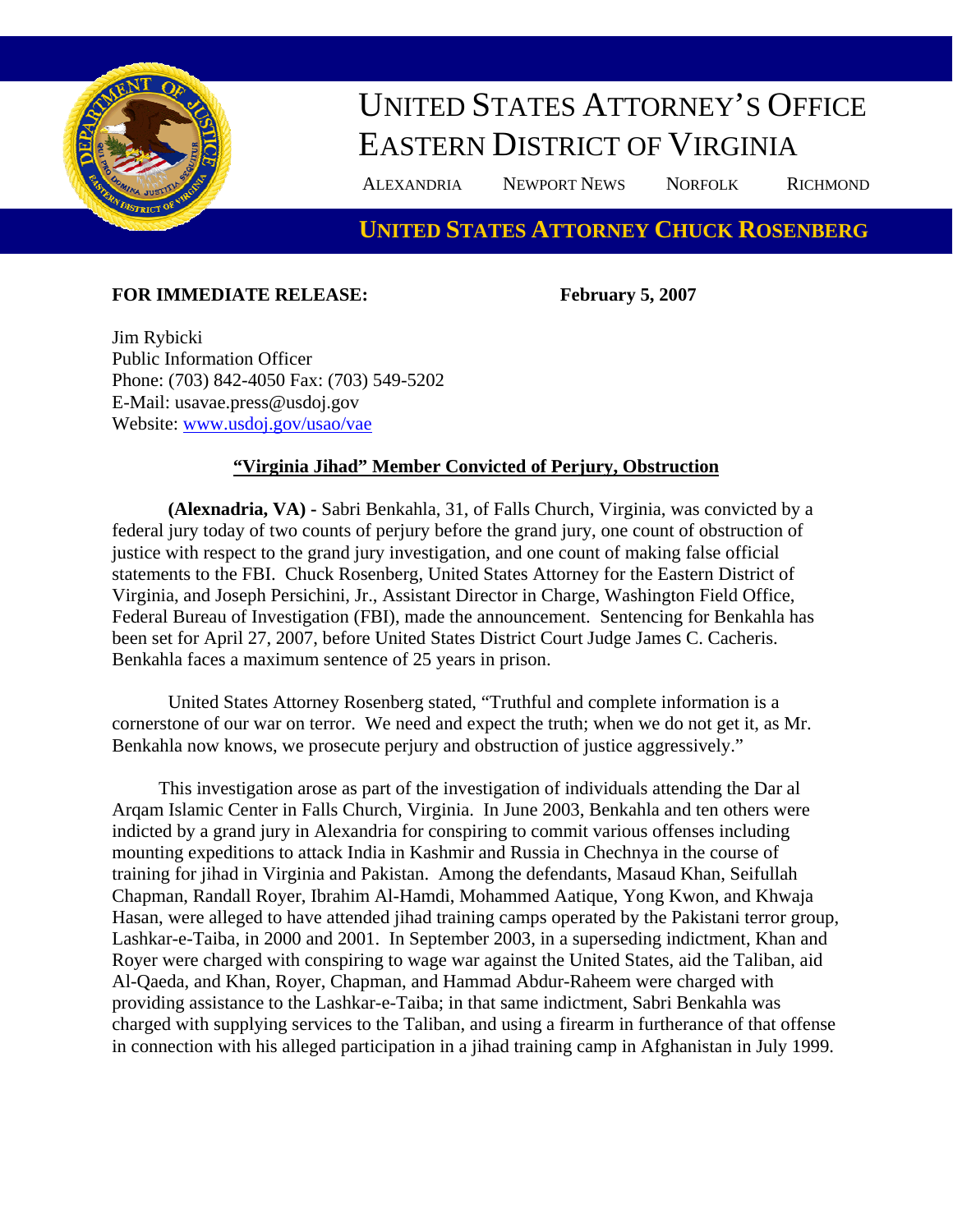After Benkahla's motion to sever his case from that of his co-defendants was granted, he was tried separately. A bench trial was held in March 2004, and United States District Judge Leonie M. Brinkema acquitted Benkahla.

Following his acquittal, Benkahla was granted statutory immunity. Pursuant to his immunity agreement, he testified twice before the grand jury, and submitted to interviews with the FBI. Benkahla testified before a grand jury in Alexandria in August 2004 and again in November 2004, and was asked about the circumstances of his participation in jihad training camps or combat in Afghanistan or Pakistan in the summer of 1999. He further was asked about individuals that he knew who had participated in such jihad training or combat, or individuals he knew due to their connection to terrorism. These individuals included eight individuals from Dar Al-Arqam who either obtained jihad training from Lashkar-e-Taiba or otherwise associated with the group in Pakistan, another from Dar Al-Arqam who joined Al-Qaeda in Saudi Arabia in 2003, two specially designated global terrorists, and an individual suspected of being an aide to Abu Musab al Zarqawi and to Al-Qaeda of Iraq.

Of the individuals associated with Dar Al-Arqam, Randall Royer and Ibrahim Al-Hamdi attended jihad training camps run by Lashkar-e-Taiba in Pakistan in 2000. Seifullah Chapman was at those camps on 9/11; Yong Kwon, Khwaja Hasan, Muhammed Aatique, and Masaud Khan left the United States to go to those camps immediately after 9/11 upon the urging of Ali Al-Timimi in order to obtain training to fight against the American troops they expected soon to invade Afghanistan. In 2002, Ahmed Abu Ali joined Al-Qaeda in Saudi Arabia.

Lashkar-e-Taiba was designated a terrorist organization by the United States in December 2001. After that time, Ali Asad Chandia, Masaud Khan, and Seifullah Chapman assisted Lashkar-e-Taiba official Muhammad Ajmal Khan in his attempts to acquire for the organization materials including software to control an unmanned aerial vehicle, kevlar, and night vision goggles.

Today, Benkahla was convicted of making materially false statements both in his grand jury appearances in 2004, as well as to the FBI in 2004. These false statements included his denial of his involvement with an overseas jihad training camp in 1999, as well as his asserted lack of knowledge about individuals with whom he was in contact.

The trial that concluded today revealed that the grand jury and FBI sought in 2004 to question Benkahla about his contacts with Ibrahim Buisir of Ireland, and Manaf Kasmuri of Malaysia, both of whom are designated by the United States as Specially Designated Global Terrorists, as well as those with Ahmed Abu Ali, his friend and fellow student at the Islamic University of Medina, until both were arrested by Saudi authorities in June 2003. Further, the trial revealed that the grand jury and FBI sought to question Benkahla about his contacts with an individual suspected of being Malik al-Tunisi, a facilitator for the al-Zarqawi terrorist network in Iraq.

The trial also for the first time publicly revealed that, in 2004, Masoud Khan told the FBI that Lashkar-e-Taiba had previously solicited him to case a chemical plant in Maryland.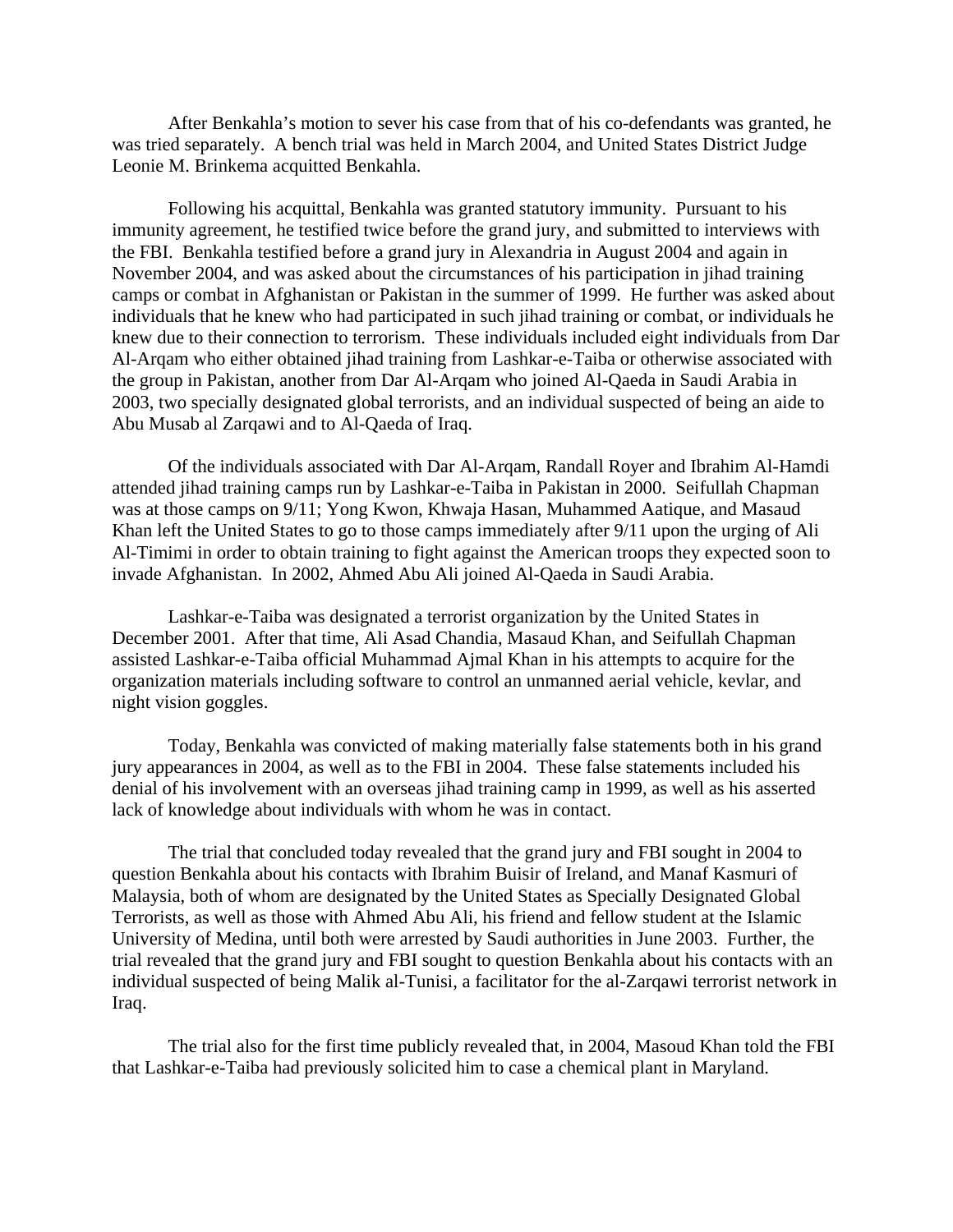Before today's verdict, a total of twelve individuals have been convicted in connection with this case; one defendant, Caliph Basha Abdur-Raheem, was acquitted at trial in 2004. Moreover, cooperating witnesses in this case have testified in successful terrorism prosecutions of Faheem Lodhi in Australia and Mohammed Ajmal Khan in the United Kingdom.

Those previously sentenced include:

- Ali Al-Timimi a US citizen July 13, 2005, to life in prison for soliciting treason, and counseling and inducing others to wage war against the United States, and use firearms and explosives in furtherance of those offenses.
- Masaud Khan a US citizen July 29, 2005, to life in prison for conspiring to wage war against the United States, providing material support to Lashkar-e-Taiba, and using automatic weapons in furtherance of crimes of violence.
- Seifullah Chapman a US citizen July 29, 2005, to 65 years in prison for conspiring to provide material support to Lashkar-e-Taiba, violate the Neutrality Act, use firearms in furtherance of crimes of violence, and using an automatic weapon in furtherance of crimes of violence.
- Ahmed Abu Ali a US citizen March 29, 2006, to 30 years in prison for conspiracy to provide material support to al Qaeda, providing material support to a al Qaeda, contributing services to al Qaeda, receiving funds and services from al Qaeda, conspiracy to assassinate the President of the United States, conspiracy to commit aircraft piracy, and conspiracy to destroy aircraft
- Randall Royer a US citizen April 9, 2004, to 20 years in prison for aiding and abetting the use and discharge of a firearm during and in relation to a crime of violence, and of aiding and abetting the carrying of an explosive during the commission of a felony.
- Ibrahim Al-Hamdi a Yemeni national April 9, 2004, to 17 years in prison for unlawfully possessing a firearm, possessing a firearm during and in relation to a crime of violence, and with carrying an explosive - specifically, a rocket-propelled grenade during the commission of a crime.
- Ali Asad Chandia a US citizen August 25, 2006 to 15 years, for conspiracy to provide material support to Lashkar-e-Taiba, and providing material support to Laskar-e-Taiba.
- Yong Ki Kwon a naturalized US citizen November 7, 2003, to 11 years, 6 months for conspiracy to commit an offense against the United States, use of a firearm in connection with a crime of violence, and transferring a firearm for use in a crime of violence.
- Khwaja Mahmood Hasan a naturalized US citizen November 7, 2003, to 11 years, 3 months in prison, for conspiracy to commit an offense against the United States, and use of a firearm in connection with a crime of violence.